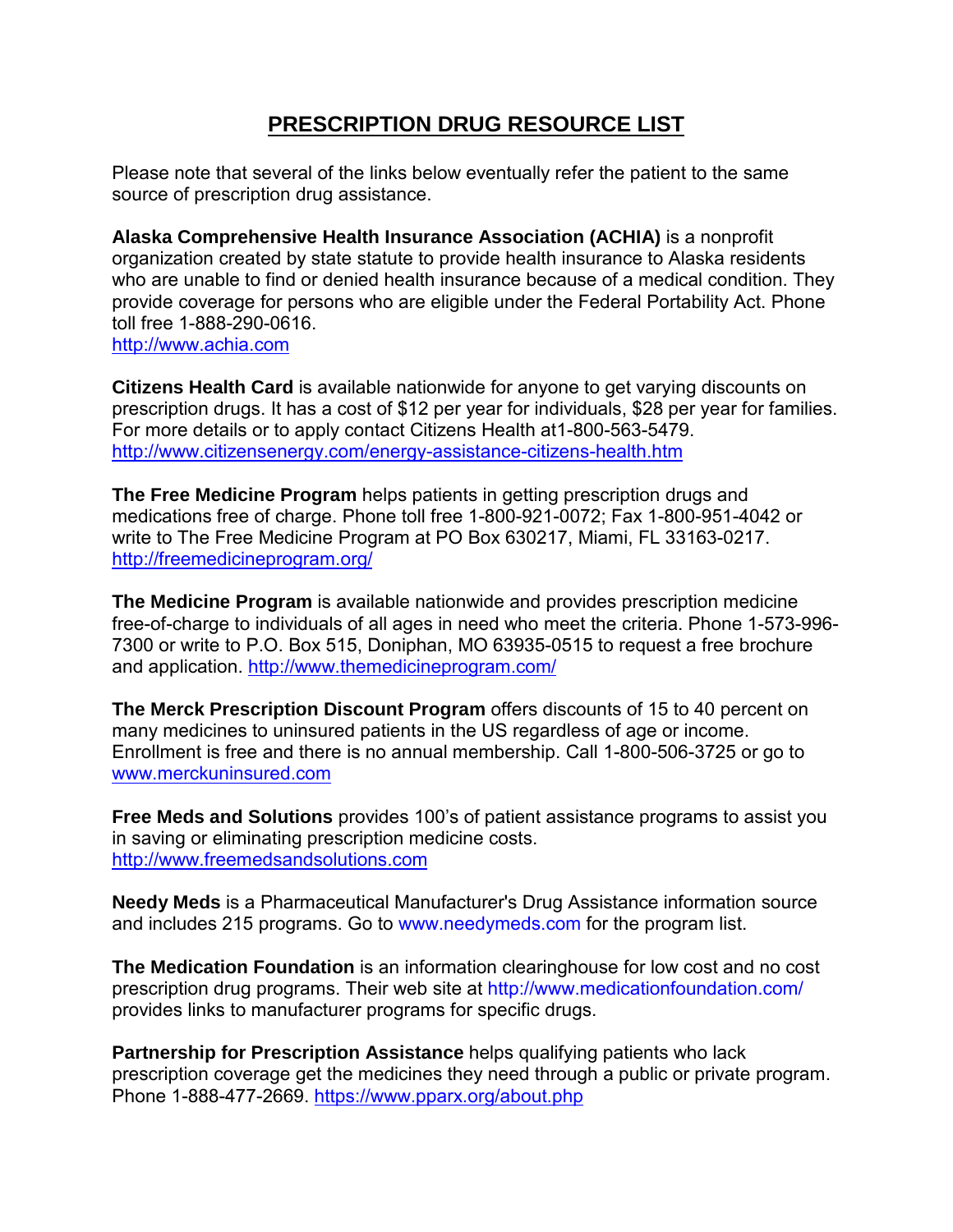**RxAssist** provides health care providers and patients with information on accessing more than 100 pharmaceutical manufacturers' patient assistance programs. Phone 401- 729-3284. <http://www.rxassist.org/default.cfm>

**RxHope** is an internet-based pharmaceutical patient assistance source. Phone 732- 507-7400.<http://www.rxhope.com/>

**Rx Outreach** is a program for individuals who do not qualify for Medicaid and are 250% or less of the Federal Poverty Level. Additional information and applications are available online at www.rxoutreach.com or call 1-800-769-3880.

**National Alliance for the Mentally Ill (NAMI)** is a nonprofit organization of consumers, families, and friends of people with severe mental illnesses. They provide a list free or low-cost mental illness medications provided by pharmaceutical companies. Call the Information & Service Center at 1-800-950-NAMI (6264). [http://www.nami.org/Content/ContentGroups/Helpline1/Prescription\\_Drug\\_Patient\\_Assi](http://www.nami.org/Content/ContentGroups/Helpline1/Prescription_Drug_Patient_Assistance_Programs.htm) stance Programs.htm

**National Institutes of Health (NIH)** offers links to a variety of programs and support resources for financial aid for medical treatment. <http://www.genome.gov/11008842#assistance>

**The Patient Advocate Foundation** is a national non-profit organization that serves as an active liaison seeking to safeguard patients through mediation to assure access to care and preservation of their financial stability. Phone toll free 1-800-532-5274. [http://www.patientadvocate.org](http://www.patientadvocate.org/)

**Together Rx Access Card** is a new discount card for individuals under age 65, who are not eligible for Medicare and have no other private or public drug coverage. Income must be no higher than \$30,000 for a single person, \$40,000 for couples, and \$60,000 for a family of four. Phone 1-800-444-4106. [http://www.TogetherRxAccess.com](http://www.togetherrxaccess.com/)

**AARP MembeRx Program** has a wide range of brand and generic drugs and available to AARP members. For more details or to apply, call 1-800-456-2277. TTY 1-800-231- 1510.<http://www.aarppharmacy.com/>

**GSK Access** provides free medicines to US residents enrolled in a Medicare drug plan who meets the eligibility requirements. Phone toll free 1-866-475-3678. <http://www.gsk-access.com/>

**LillyAnswersCard** is available for low-income Medicare beneficiaries and disabled without prescription drug coverage. Call Lilly at 1-877-795-4559. [http://www.lillyanswers.com/the\\_program.html](http://www.lillyanswers.com/the_program.html)